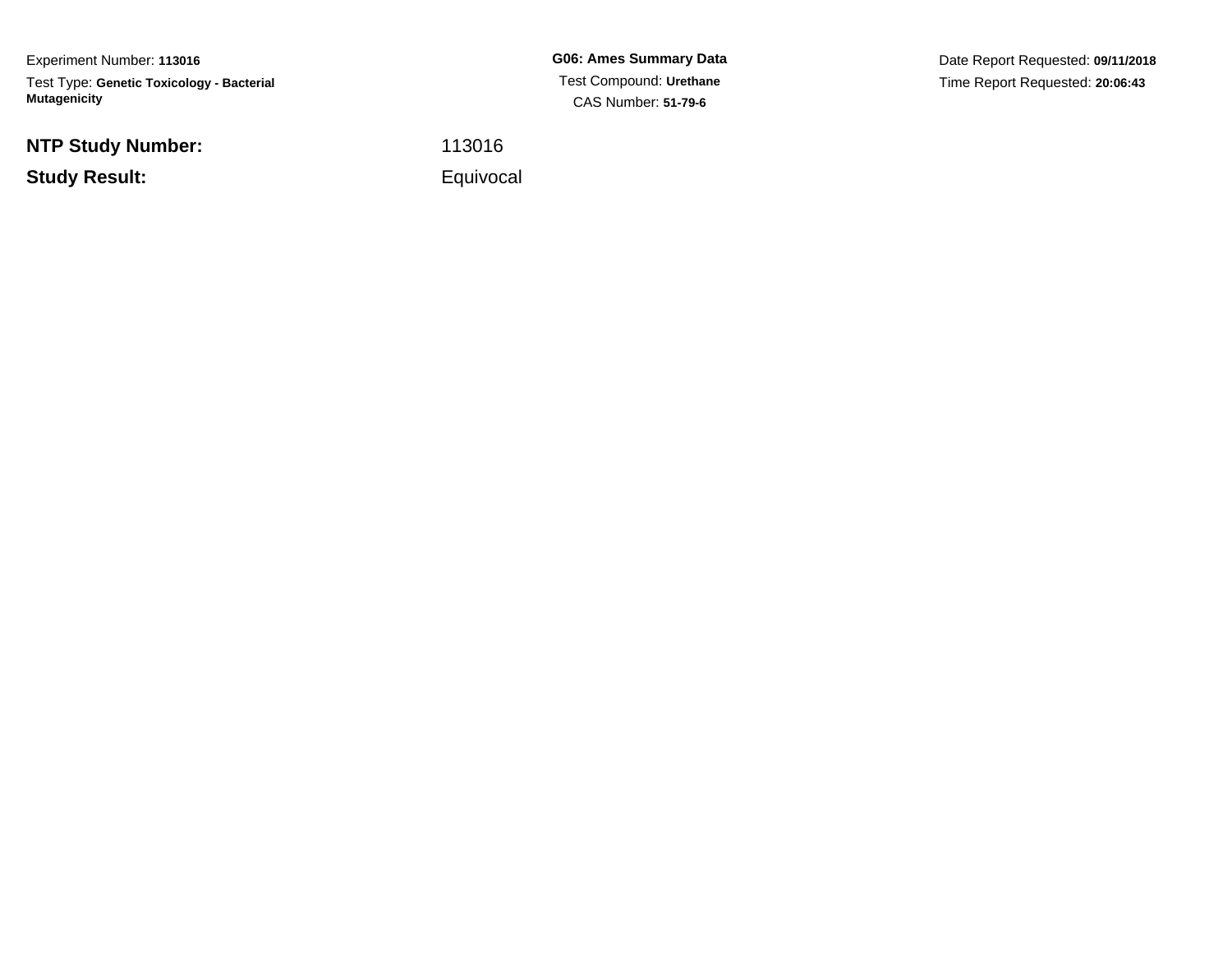| Experiment Number: 113016                 | <b>G06: Ames Summary Data</b><br>Test Compound: Urethane |                        | Date Report Requested: 09/11/2018<br>Time Report Requested: 20:06:43 |  |
|-------------------------------------------|----------------------------------------------------------|------------------------|----------------------------------------------------------------------|--|
| Test Type: Genetic Toxicology - Bacterial |                                                          |                        |                                                                      |  |
| <b>Mutagenicity</b>                       | <b>CAS Number: 51-79-6</b>                               |                        |                                                                      |  |
|                                           |                                                          | Strain: TA100          |                                                                      |  |
| Dose (ug/Plate)                           | <b>Without S9</b>                                        | <b>With 30% Rat S9</b> | With 30% Hamster S9                                                  |  |
| Vehicle Control <sup>1</sup>              | $122 \pm 12.3$                                           | $176 \pm 8.5$          | $150 \pm 18.9$                                                       |  |
| 100.0                                     | $116 \pm 6.0$                                            | $169 \pm 5.7$          | $169 \pm 17.7$                                                       |  |
| 333.0                                     | $129 \pm 5.0$                                            | $165 \pm 9.2$          | $164 \pm 4.2$                                                        |  |
| 1000.0                                    | $123 \pm 10.8$                                           | $158 \pm 5.2$          | $155 \pm 8.1$                                                        |  |
| 3333.0                                    | $121 \pm 6.7$                                            | $138 \pm 8.1$          | $139 \pm 15.6$                                                       |  |
| 10000.0                                   | $126 \pm 9.1$                                            | $158 \pm 10.4$         | $162 \pm 10.5$                                                       |  |
| <b>Trial Summary</b>                      | Negative                                                 | Negative               | Negative                                                             |  |
| Positive Control <sup>2</sup>             |                                                          |                        | $832 \pm 34.1$                                                       |  |
| Positive Control <sup>3</sup>             |                                                          | $568 \pm 22.5$         |                                                                      |  |

 $1036 \pm 10.2$ 

Positive Control<sup>4</sup>

Page 2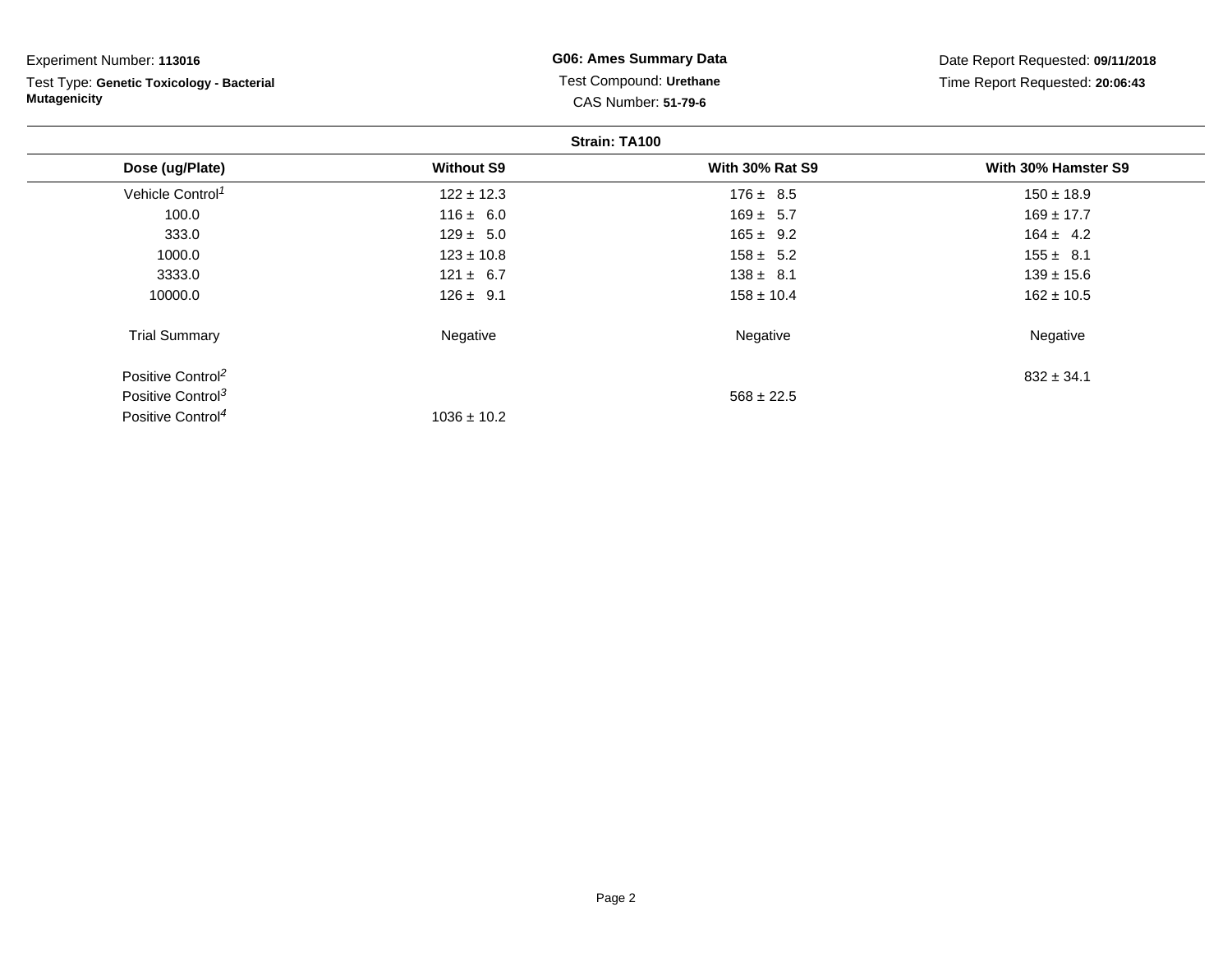Experiment Number: **113016**

Test Type: **Genetic Toxicology - Bacterial Mutagenicity**

**G06: Ames Summary Data** Test Compound: **Urethane**CAS Number: **51-79-6**

Date Report Requested: **09/11/2018**Time Report Requested: **20:06:43**

| Strain: TA1535                |                   |                |                        |                        |                        |
|-------------------------------|-------------------|----------------|------------------------|------------------------|------------------------|
| Dose (ug/Plate)               | <b>Without S9</b> | With 5% Rat S9 | <b>With 10% Rat S9</b> | <b>With 30% Rat S9</b> | <b>With 30% Rat S9</b> |
| Vehicle Control <sup>1</sup>  | $14 \pm 0.3$      | $13 \pm 0.3$   | $15 \pm 1.0$           | $14 \pm 3.1$           | $18 \pm 3.2$           |
| 0.0                           |                   |                |                        |                        | $12 \pm 2.0$           |
| 100.0                         | $11 \pm 2.3$      |                |                        | $14 \pm 1.9$           |                        |
| 333.0                         | $12 \pm 1.3$      | $11 \pm 0.3$   | $9 \pm 1.0$            | $16 \pm 2.6$           | $14 \pm 3.7$           |
| 1000.0                        | $11 \pm 1.2$      | $11 \pm 3.2$   | $9 \pm 1.2$            | $14 \pm 2.8$           | $10 \pm 1.5$           |
| 1666.0                        |                   |                |                        |                        |                        |
| 3333.0                        | $11 \pm 3.6$      | $9 \pm 0.6$    | $10 \pm 1.7$           | $12 \pm 2.1$           | $14 \pm 1.2$           |
| 6666.0                        |                   | 7 ± 1.9        | $10 \pm 1.2$           |                        | $13 \pm 1.5$           |
| 10000.0                       | $9 \pm 1.2$       | $8 \pm 0.6$    | $9 \pm 2.3$            | $11 \pm 1.2$           | $15 \pm 1.9$           |
| 16666.0                       |                   | $13 \pm 1.3$   | $9 \pm 1.5$            |                        | $15 \pm 2.3$           |
| <b>Trial Summary</b>          | Negative          | Negative       | Negative               | Negative               | Negative               |
| Positive Control <sup>2</sup> |                   |                |                        |                        |                        |
| Positive Control <sup>3</sup> |                   | $135 \pm 6.5$  | $88 \pm 6.1$           |                        |                        |
| Positive Control <sup>5</sup> |                   |                |                        | $83 \pm 11.1$          | $112 \pm 7.8$          |
| Positive Control <sup>4</sup> | $601 \pm 67.2$    |                |                        |                        |                        |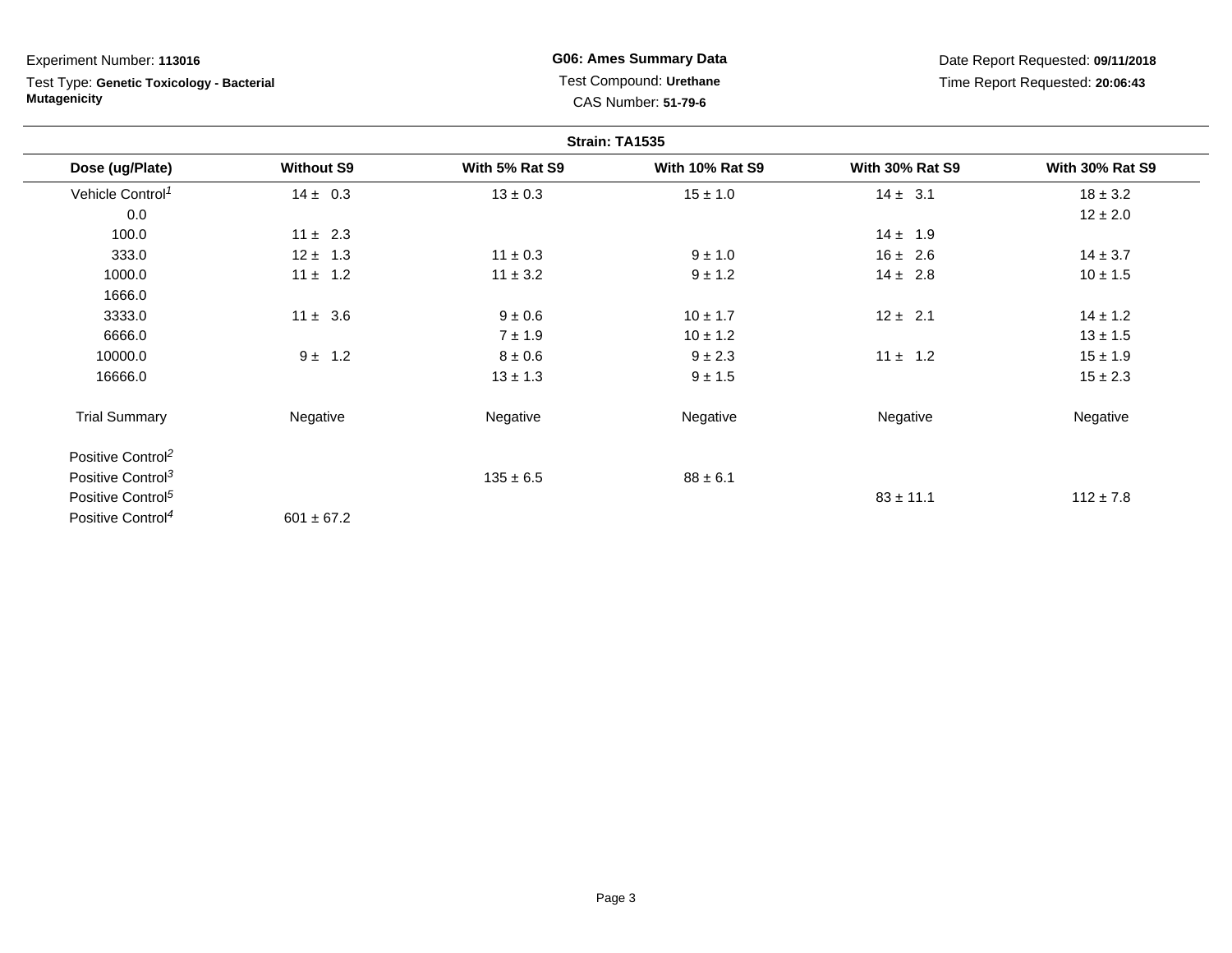Experiment Number: **113016**

Test Type: **Genetic Toxicology - Bacterial Mutagenicity**

**G06: Ames Summary Data** Test Compound: **Urethane**CAS Number: **51-79-6**

Date Report Requested: **09/11/2018**Time Report Requested: **20:06:43**

| Strain: TA1535                |                        |                    |                     |                     |                     |
|-------------------------------|------------------------|--------------------|---------------------|---------------------|---------------------|
| Dose (ug/Plate)               | With 5% Hamster S9     | With 5% Hamster S9 | With 10% Hamster S9 | With 10% Hamster S9 | With 30% Hamster S9 |
| Vehicle Control <sup>1</sup>  | $17 \pm 2.6$           | $11 \pm 0.3$       | $13 \pm 1.0$        | $13 \pm 1.3$        | $11 \pm 1.8$        |
| 0.0                           |                        |                    |                     |                     |                     |
| 100.0                         |                        | $12 \pm 1.3$       |                     | $12 \pm 2.6$        | $11 \pm 3.4$        |
| 333.0                         | $32 \pm 1.3$           | $10 \pm 0.3$       | $25 \pm 1.8$        | $10 \pm 0.3$        | $12 \pm 0.6$        |
| 1000.0                        | $35 \pm 7.3$           | $13 \pm 0.7$       | $27 \pm 1.8$        | $9 \pm 1.5$         | $18 \pm 3.5$        |
| 1666.0                        |                        |                    |                     |                     |                     |
| 3333.0                        | $33 \pm 3.2$           | $13 \pm 1.8$       | $38 \pm 1.0$        | $9 \pm 1.5$         | $17 \pm 1.2$        |
| 6666.0                        | $37 \pm 3.3$           |                    | $35 \pm 0.9$        |                     |                     |
| 10000.0                       | $28 \pm 3.8$           | $10 \pm 1.0$       | $30 \pm 4.4$        | $12 \pm 1.3$        | $31 \pm 4.9$        |
| 16666.0                       |                        |                    |                     |                     |                     |
| <b>Trial Summary</b>          | <b>Weakly Positive</b> | Negative           | Positive            | Negative            | Equivocal           |
| Positive Control <sup>2</sup> | $257 \pm 20.7$         | $144 \pm 25.2$     | $108 \pm 10.5$      | $74 \pm 7.8$        |                     |
| Positive Control <sup>3</sup> |                        |                    |                     |                     | $299 \pm 49.9$      |
| Positive Control <sup>5</sup> |                        |                    |                     |                     |                     |
| Positive Control <sup>4</sup> |                        |                    |                     |                     |                     |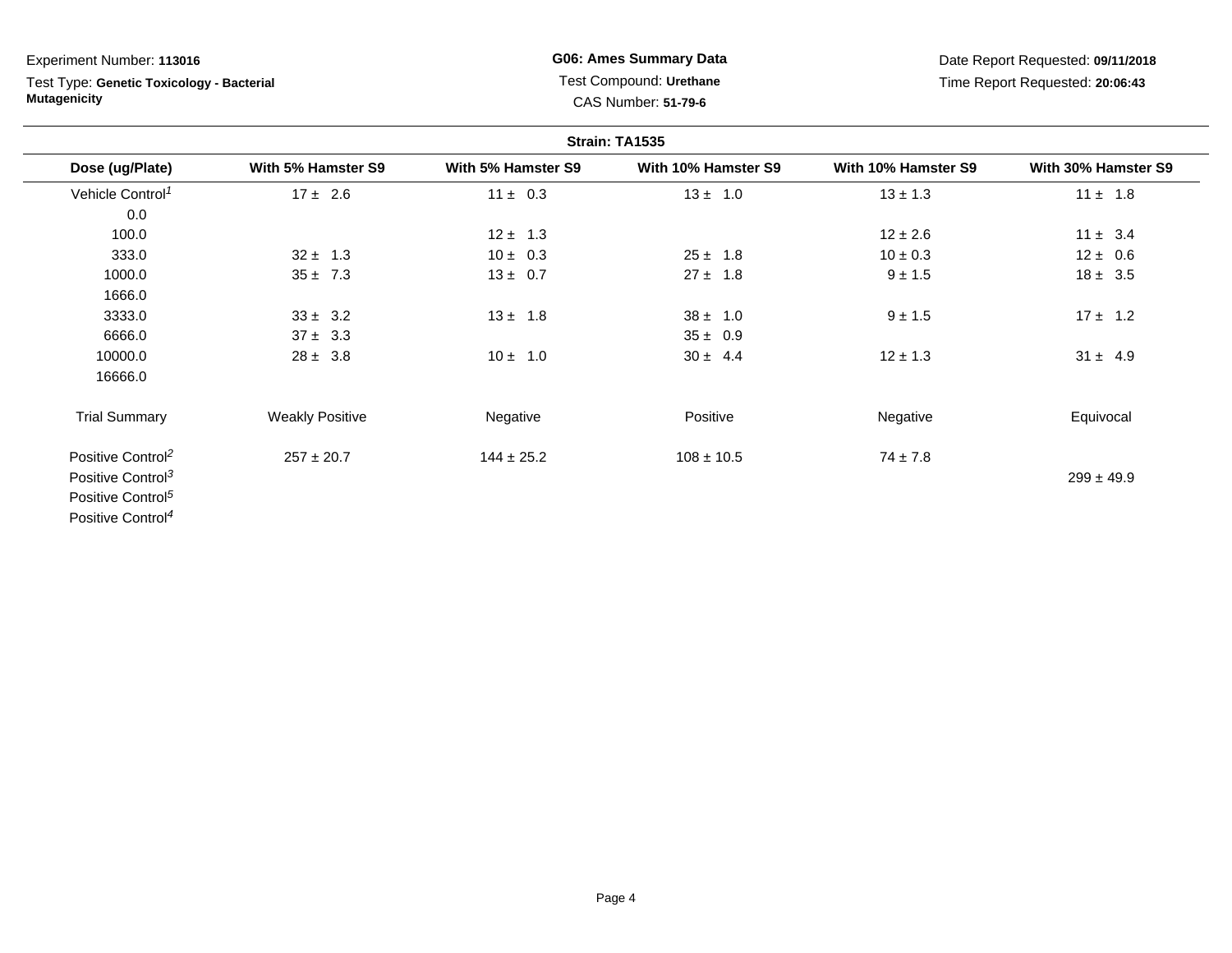#### Experiment Number: **113016**

# Test Type: **Genetic Toxicology - Bacterial Mutagenicity**

**G06: Ames Summary Data** Test Compound: **Urethane**CAS Number: **51-79-6**

Date Report Requested: **09/11/2018**Time Report Requested: **20:06:43**

| Strain: TA1535                |                     |                     |                        |
|-------------------------------|---------------------|---------------------|------------------------|
| Dose (ug/Plate)               | With 30% Hamster S9 | With 30% Hamster S9 | With 30% Hamster S9    |
| Vehicle Control <sup>1</sup>  | $30 \pm 2.0$        | $14 \pm 2.9$        | $13 \pm 0.3$           |
| 0.0                           |                     |                     |                        |
| 100.0                         |                     | $12 \pm 1.5$        | $10 \pm 2.8$           |
| 333.0                         | $39 \pm 5.2$        | $12 \pm 1.5$        | $14 \pm 2.0$           |
| 1000.0                        | $43 \pm 3.7$        | $16 \pm 3.9$        | $14 \pm 3.5$           |
| 1666.0                        |                     |                     | $15 \pm 1.5$           |
| 3333.0                        | $42 \pm 3.2$        | $23 \pm 2.1$        | $21 \pm 1.5$           |
| 6666.0                        | $45 \pm 2.6$        |                     | $21 \pm 2.7$           |
| 10000.0                       | $43 \pm 8.7$        | $21 \pm 2.0$        | $24 \pm 2.2$           |
| 16666.0                       |                     |                     | $27 \pm 2.5$           |
| <b>Trial Summary</b>          | Negative            | Negative            | <b>Weakly Positive</b> |
| Positive Control <sup>2</sup> |                     |                     |                        |
| Positive Control <sup>3</sup> | $410 \pm 36.0$      | $266 \pm 27.8$      | $303 \pm 21.7$         |
| Positive Control <sup>5</sup> |                     |                     |                        |
| Positive Control <sup>4</sup> |                     |                     |                        |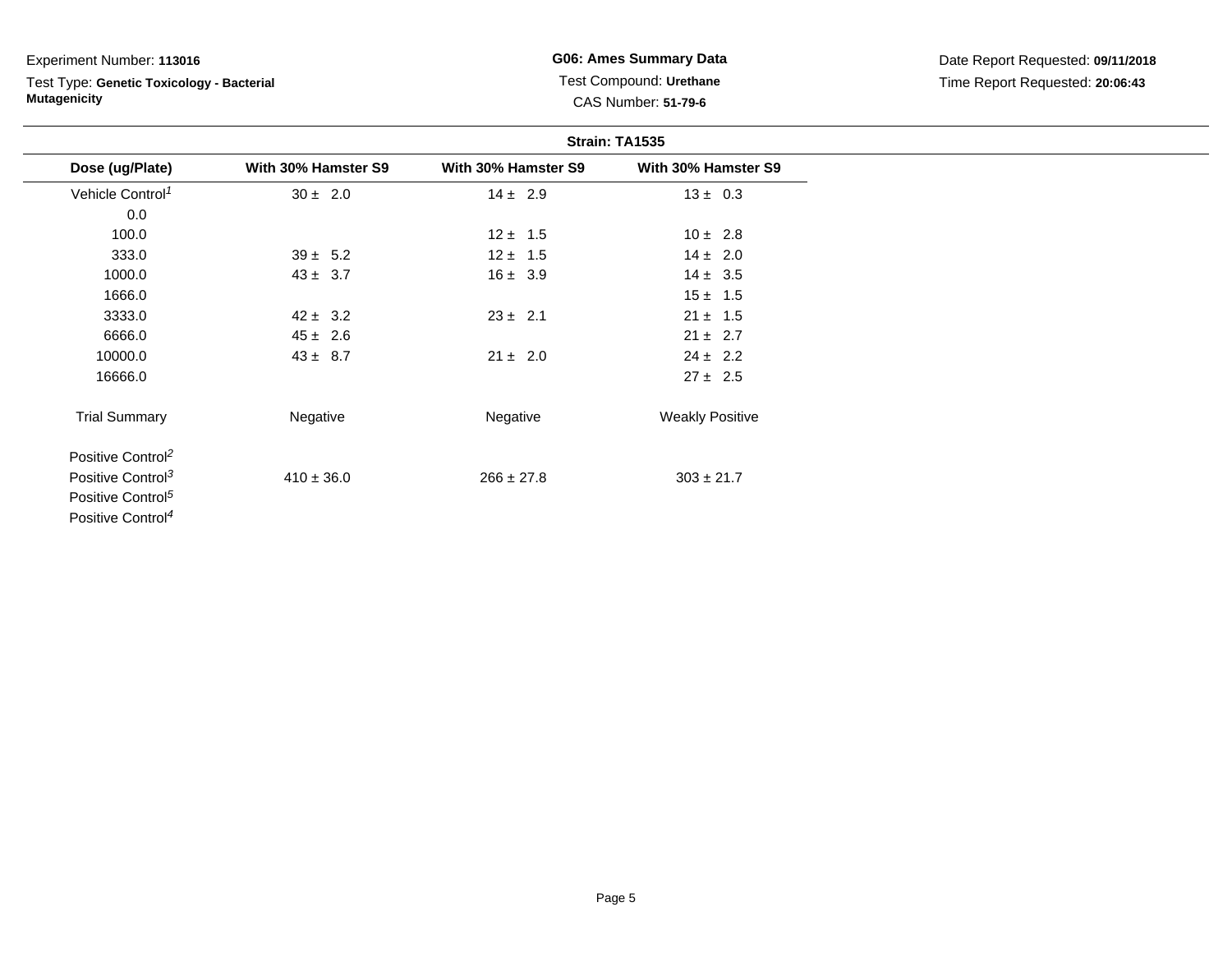| Experiment Number: 113016                 | <b>G06: Ames Summary Data</b> | Date Report Requested: 09/11/2018<br>Time Report Requested: 20:06:43 |                     |  |
|-------------------------------------------|-------------------------------|----------------------------------------------------------------------|---------------------|--|
| Test Type: Genetic Toxicology - Bacterial | Test Compound: Urethane       |                                                                      |                     |  |
| <b>Mutagenicity</b>                       |                               | <b>CAS Number: 51-79-6</b>                                           |                     |  |
|                                           |                               | <b>Strain: TA97</b>                                                  |                     |  |
| Dose (ug/Plate)                           | <b>Without S9</b>             | <b>With 30% Rat S9</b>                                               | With 30% Hamster S9 |  |
| Vehicle Control <sup>1</sup>              | $167 \pm 3.5$                 | $198 \pm 15.5$                                                       | $168 \pm 10.5$      |  |
| 100.0                                     | $157 \pm 4.5$                 | $139 \pm 6.9$                                                        | $167 \pm 3.0$       |  |
| 333.0                                     | $186 \pm 8.1$                 | $161 \pm 5.9$                                                        | $182 \pm 8.2$       |  |
| 1000.0                                    | $197 \pm 6.2$                 | $190 \pm 11.8$                                                       | $183 \pm 7.1$       |  |
| 3333.0                                    | $187 \pm 11.3$                | $214 \pm 4.7$                                                        | $182 \pm 7.2$       |  |
| 10000.0                                   | $181 \pm 4.4$                 | $204 \pm 8.7$                                                        | $193 \pm 6.2$       |  |
| <b>Trial Summary</b>                      | Negative                      | Negative                                                             | Negative            |  |
| Positive Control <sup>2</sup>             |                               |                                                                      | $549 \pm 47.2$      |  |
| Positive Control <sup>3</sup>             |                               | $360 \pm 10.0$                                                       |                     |  |
| Positive Control <sup>6</sup>             | $335 \pm 25.2$                |                                                                      |                     |  |

Page 6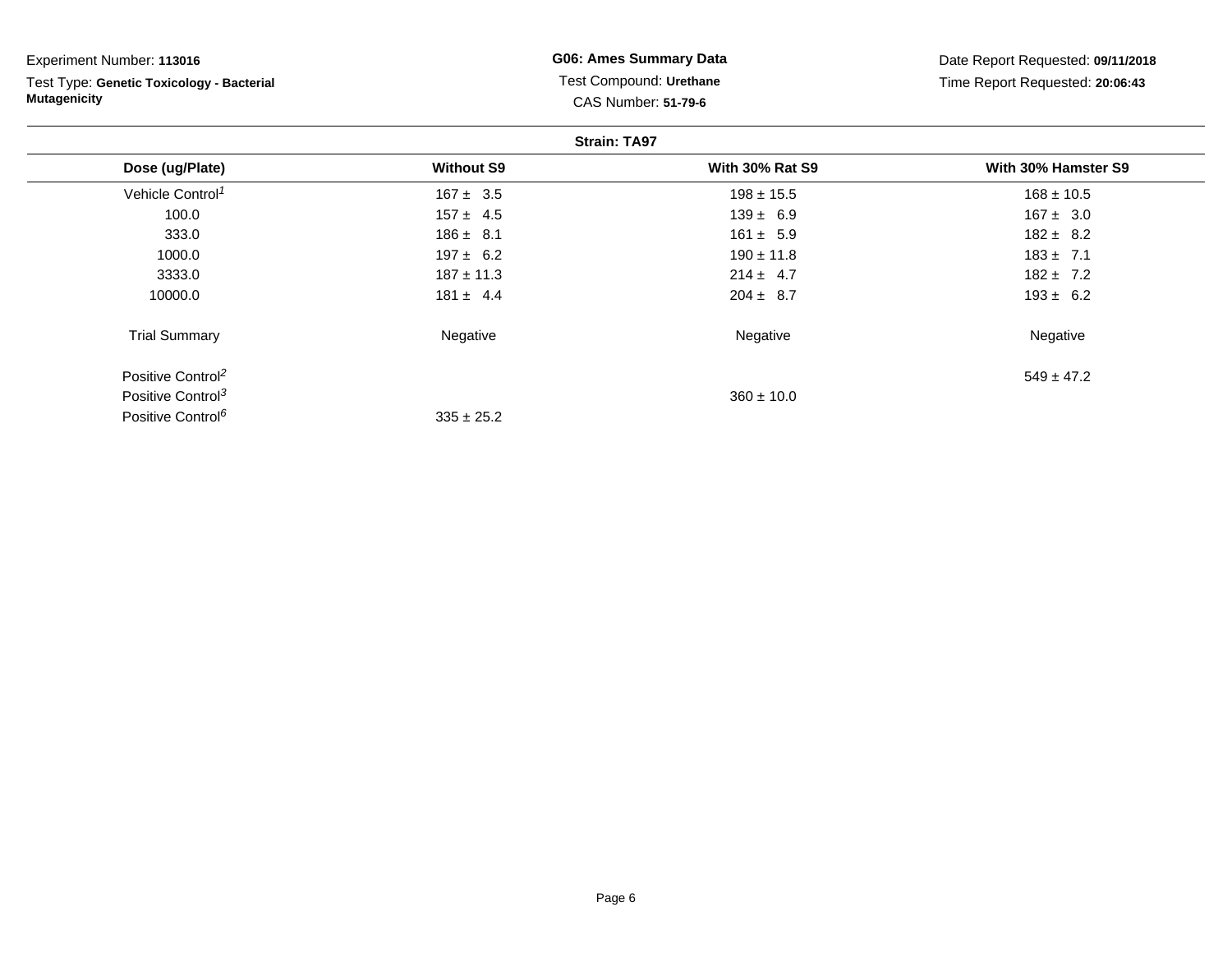| Experiment Number: 113016                                        | <b>G06: Ames Summary Data</b>                         |                        | Date Report Requested: 09/11/2018 |  |
|------------------------------------------------------------------|-------------------------------------------------------|------------------------|-----------------------------------|--|
| Test Type: Genetic Toxicology - Bacterial<br><b>Mutagenicity</b> | Test Compound: Urethane<br><b>CAS Number: 51-79-6</b> |                        | Time Report Requested: 20:06:43   |  |
|                                                                  |                                                       |                        |                                   |  |
| Dose (ug/Plate)                                                  | <b>Without S9</b>                                     | <b>With 30% Rat S9</b> | With 30% Hamster S9               |  |
| Vehicle Control <sup>1</sup>                                     | $37 \pm 4.0$                                          | $20 \pm 0.3$           | $39 \pm 4.6$                      |  |
| 100.0                                                            | $39 \pm 3.9$                                          | $23 \pm 3.3$           | $40 \pm 1.7$                      |  |
| 333.0                                                            | $30 \pm 3.0$                                          | $23 \pm 4.4$           | $31 \pm 1.2$                      |  |
| 1000.0                                                           | $28 \pm 2.0$                                          | $19 \pm 0.6$           | $24 \pm 2.4$                      |  |
| 3333.0                                                           | $26 \pm 5.2$                                          | $17 \pm 2.3$           | $30 \pm 1.9$                      |  |
| 10000.0                                                          | $24 \pm 3.5$                                          | $22 \pm 3.2$           | $33 \pm 1.5$                      |  |
| <b>Trial Summary</b>                                             | Negative                                              | Negative               | Negative                          |  |
| Positive Control <sup>2</sup>                                    |                                                       | $155 \pm 14.3$         | $488 \pm 24.9$                    |  |
| Positive Control <sup>7</sup>                                    | $432 \pm 19.0$                                        |                        |                                   |  |

Page 7